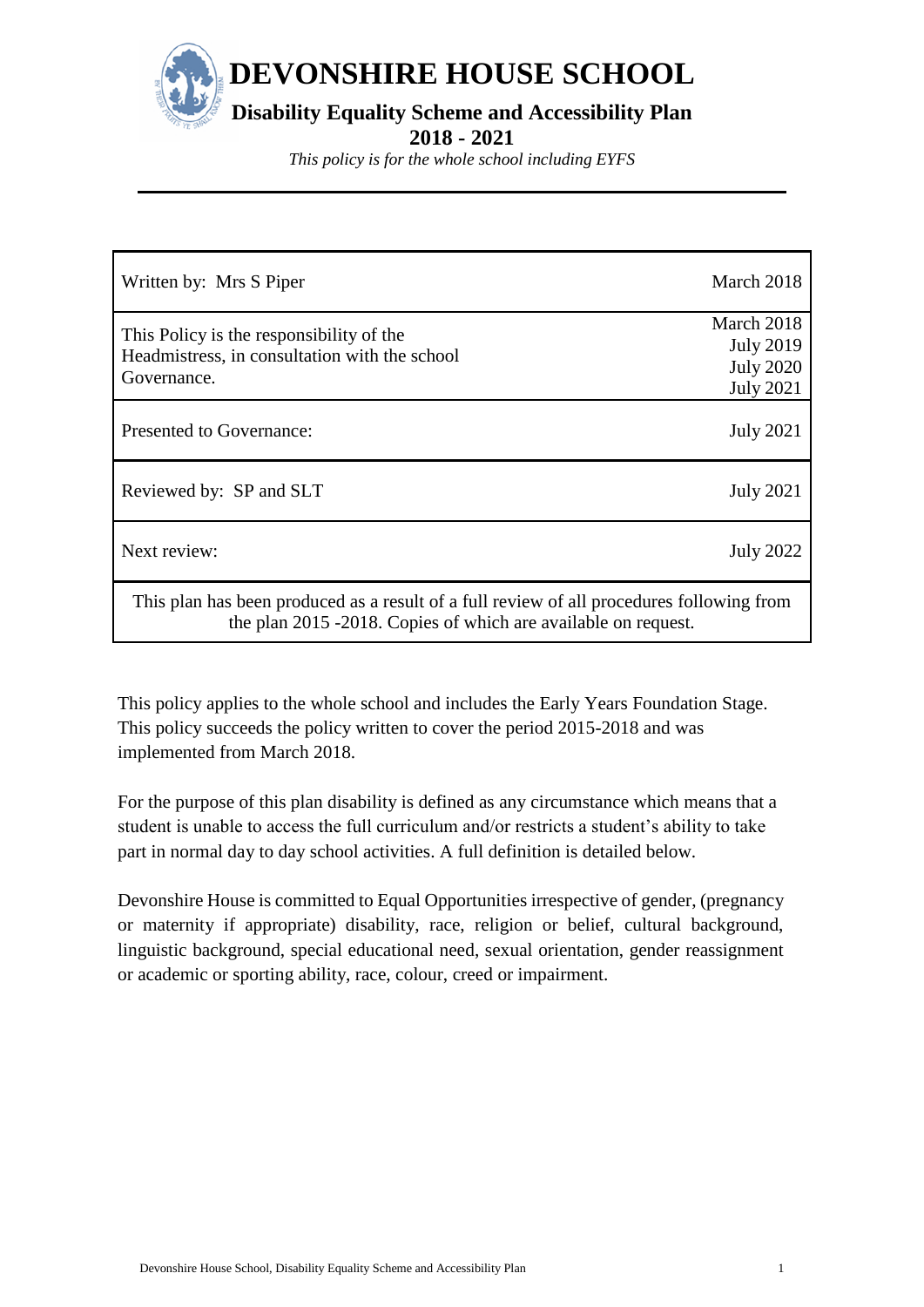# **Contents**

| Possible overlap of SEN and EQUALITY ACT disability definition for children and              |  |
|----------------------------------------------------------------------------------------------|--|
|                                                                                              |  |
|                                                                                              |  |
|                                                                                              |  |
| Strand 1: Improving the provision of information and the experience of disabled<br>$\bullet$ |  |
| Strand 2: Increasing the extent to which disabled pupils can participate in the<br>$\bullet$ |  |
| $\bullet$                                                                                    |  |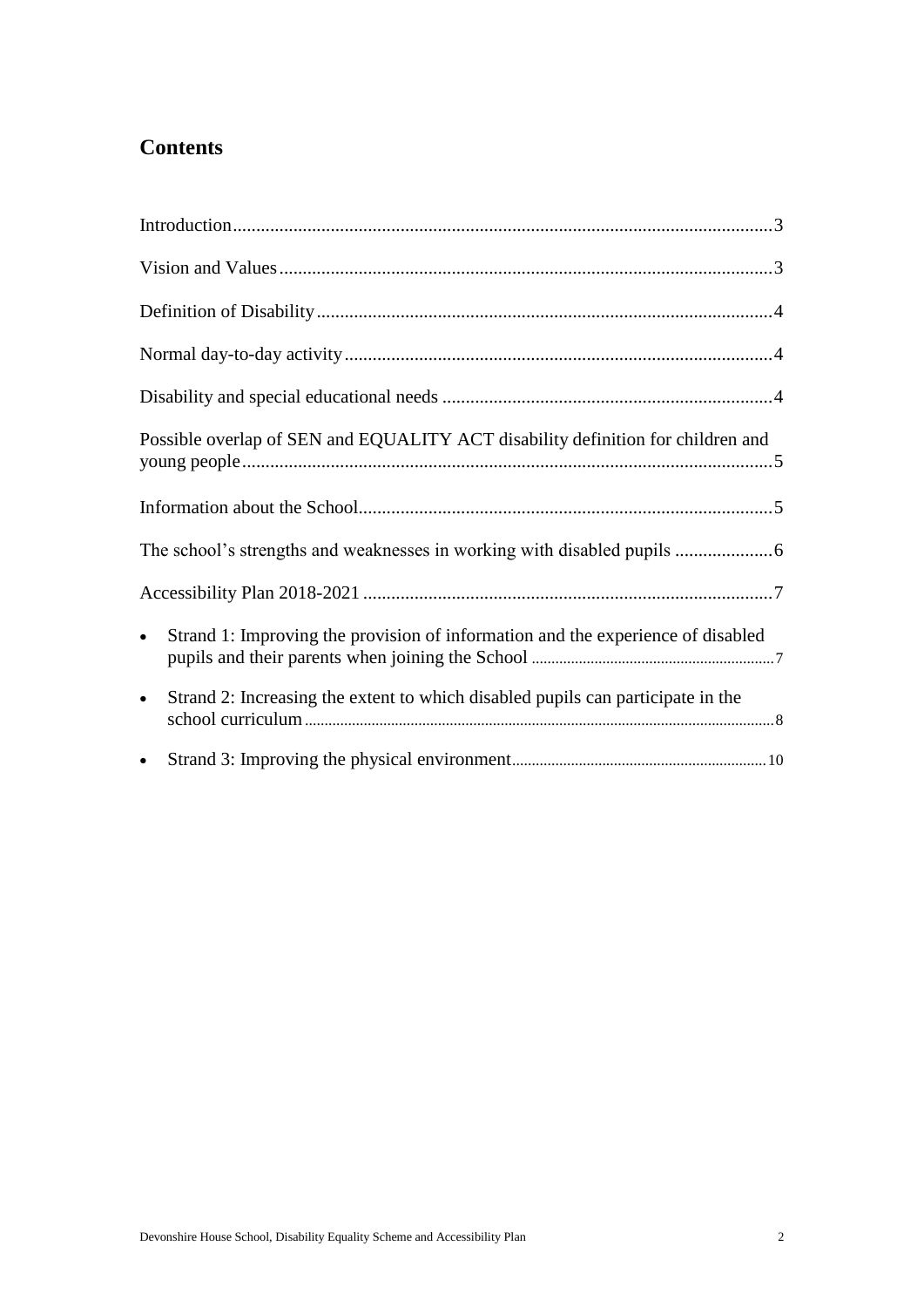## <span id="page-2-0"></span>**Introduction**

This policy should be read in conjunction with our **Equal Opportunities**, **SEN** and the **Early Years Policies**.

This plan is written with due regard to the guidance of Schedule 10 of the Equality Act 2010 and also the SEND code 2014.

- not to treat disabled pupils less favourably for a reason related to their disability;
- to make reasonable adjustments for disabled pupils, so that they are not at a substantial disadvantage;
- to plan to increase access to education for disabled pupils.

This plan sets out the proposals of the School to increase access to education for disabled pupils in the three areas required by the planning duties in the Equality Act including those with Special Education Needs.

- increasing the extent to which disabled pupils can participate in the school curriculum;
- **E** improving the environment of the school to increase the extent to which disabled pupils can take advantage of education and associated services;
- improving the delivery to disabled pupils of information which is provided in writing for pupils who are not disabled.

The school's accessibility plan will be resourced, implemented, reviewed and revised as necessary. Action plans showing how we will address the priorities identified in the plan follow.

#### <span id="page-2-1"></span>**Vision and Values**

Devonshire House Preparatory School has high ambitions for all of its pupils and expects them to participate and achieve in every aspect of school life.

We are committed to equal opportunities and inclusion for all members of the school community. The school aims to:

- set suitable learning challenges:
- respond to pupils' diverse needs;
- overcome potential barriers to learning and assessment for individuals and groups of pupils.

We welcome all pupils and staff, and are committed to ensure that no student or member of staff experiences inappropriate discrimination because of difficulties arising out of gender, pregnancy or maternity, disability, race, religion or belief, cultural background, special educational need, sexual orientation, gender reassignment or academic or sporting ability. Every member of staff shares in the responsibility to remove barriers to learning for all pupils, including those with a disability. This is reflected in our admissions policy.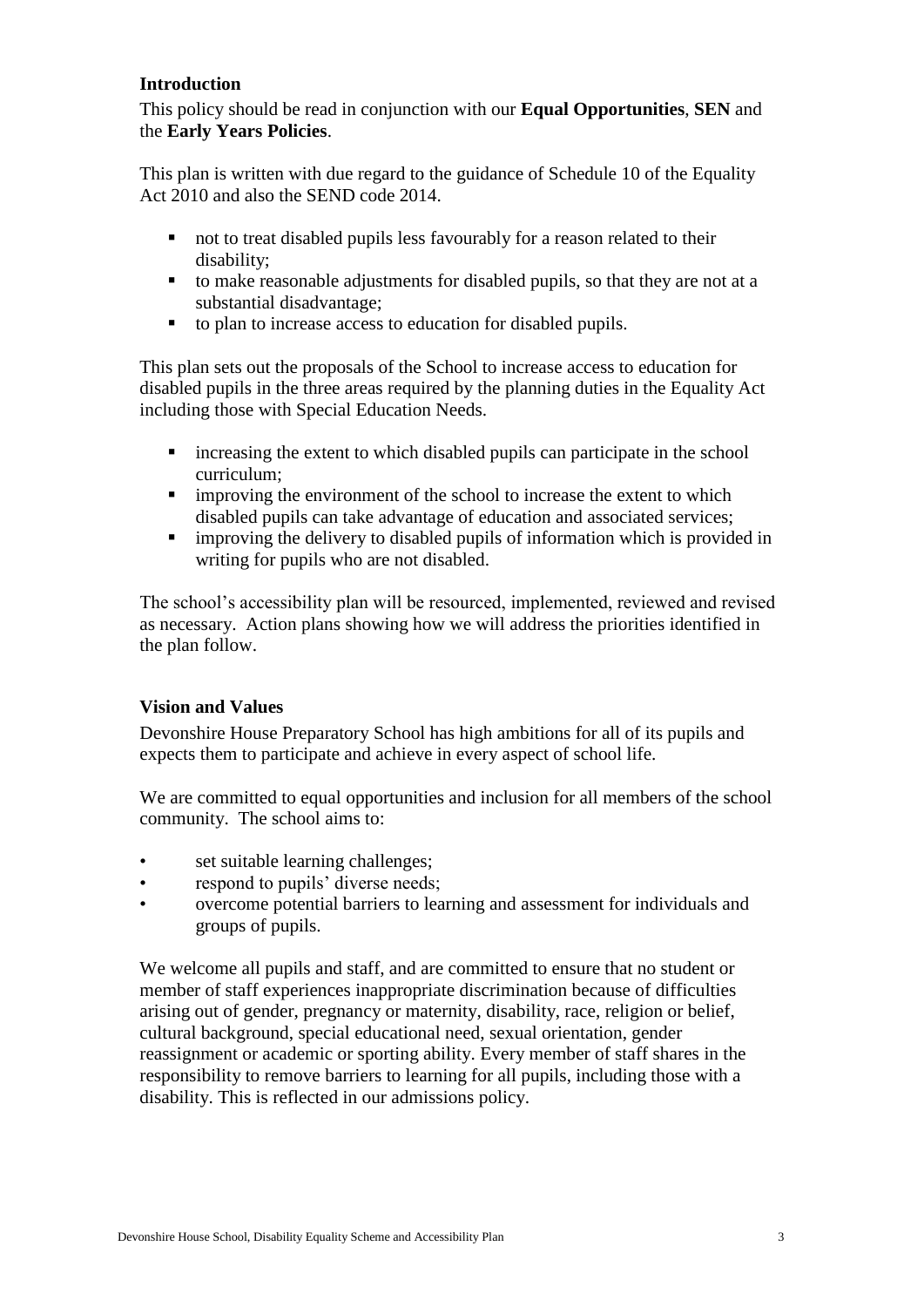## <span id="page-3-0"></span>**Definition of Disability**

All pupils who are defined by the EQUALITY ACT as being disabled have, under the disability discrimination planning duties, an entitlement of accessibility to our school. We therefore have a general duty to improve the accessibility of our school for disabled pupils.

The EQUALITY ACT defines a disabled person as someone who has '**a physical or mental impairment which has a substantial and long-term adverse effect on his or her ability to carry out normal day-to-day activities**' (see definition below of normal day-to-day activities).

Physical or mental impairment includes sensory impairments and also hidden impairments. In the EQUALITY ACT '**substantial**' means '**more than minor or trivial**'. '**Long-term**' means **has lasted or is likely to last more than 12 months**. The definition is broad and includes children with a wide range of impairments, including learning disabilities, dyslexia, autism, speech and language impairments, Attention Deficit and Hyperactivity Disorder (ADHD), diabetes or epilepsy, **where the effect of the impairment on the pupil's ability to carry out normal day-to-day activities is adverse, substantial and long-term**. All those with cancer or surviving cancer; HIV or Multiple Sclerosis are now included from the point of diagnosis. A significant number of pupils are therefore included in the definition.

#### <span id="page-3-1"></span>**Normal day-to-day activity**

The test of whether the impairment affects normal day-to-day activity is whether it affects one or more of the following:

- mobility:
- manual dexterity;<br>• nhysical co-ordina
- physical co-ordination;
- continence:
- ability to lift, carry or otherwise move everyday objects;
- **speech, hearing or eyesight;**
- **n** memory or ability to concentrate, learn or understand;
- **Perception of risk of physical danger.**

#### <span id="page-3-2"></span>**Disability and special educational needs**

The Children and Families act 2014 defines children with Special Educational Needs to include pupils with significant greater difficulty in learning than the majority of children of his or her age, or a disability which means that a pupils cannot make full use of the general educational facilities provided for pupils of their age. Many children who have SEN will also be defined as having a disability under the DDA. It is likely that many of the pupils who have SEN and a statement or who are at School Action Plus will count as disabled. However, not all children who are defined as disabled will have SEN.

For example, those with severe asthma, arthritis or diabetes may not have SEN but may have rights under the DDA. Similarly, not all children with SEN will be defined as having a disability under the Disability Discrimination Act. In particular some children whose emotional and behavioural difficulties have their origins in social or domestic circumstances may fall outside the definition.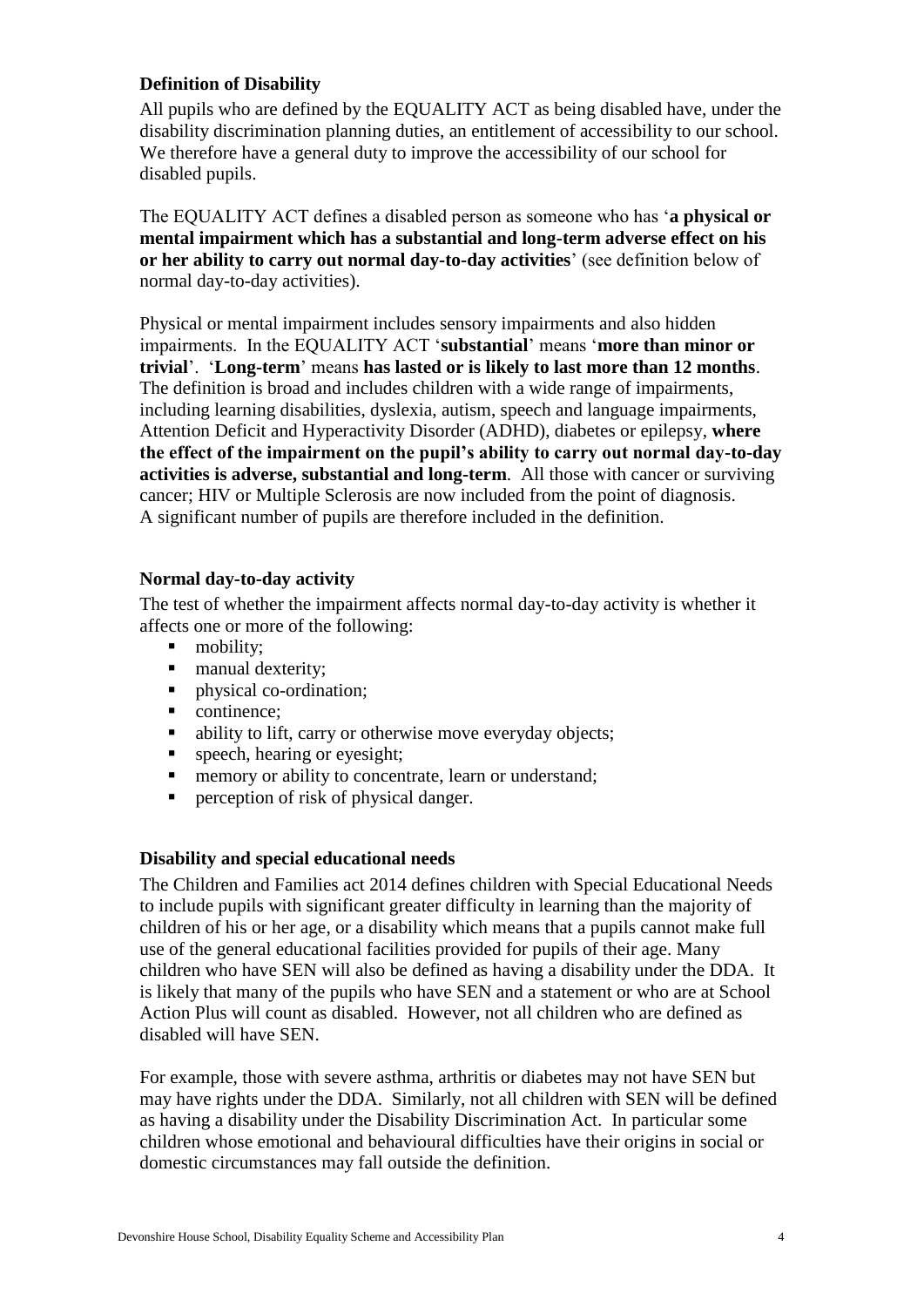## <span id="page-4-0"></span>**Possible overlap of SEN and EQUALITY ACT disability definition for children and young people**

| <b>Special Educational Needs</b> | <b>Both SEN + Disabled</b>          | <b>Disabled</b>           |
|----------------------------------|-------------------------------------|---------------------------|
| Mild dyslexia                    | Motor Impairment (long term)        | Asthma                    |
| <b>Emotional Behavioural</b>     | Learning difficulties               | <b>Diabetes</b>           |
| Difficulties (EBD - social       | Hearing impairment / Deaf           | Cancer recovery           |
| factors)                         | Visual Impairment/Blind             | Mental health issues      |
| Mild Dyspraxia                   | Incontinence                        | Disfigurement             |
| Minor speech impairment          | Significant Dyslexia                | Eating disorder           |
| Mild Learning difficulties       | Epilepsy                            | Lack of limbs             |
|                                  | Non-verbal                          | Sickle Cell Anaemia       |
|                                  | <b>ADHD</b>                         | <b>Gross Obesity</b>      |
|                                  | Autism                              | <b>Very Short Stature</b> |
|                                  | EBD (factors other than social e.g. |                           |
|                                  | medical conditions/mental health)   |                           |
|                                  |                                     |                           |

## <span id="page-4-1"></span>**Information about the School**

Devonshire House Preparatory School is a co-educational Independent Prep School. The school is housed in four building on two sites, catering for boys and girls from 2- 13. The School is selective and most of the children are of above average ability but some have special educational needs. 16 pupils on School Action Plus and a further 12 on School Action of the SEN Register.

Disabled pupils currently in school have the following needs:

- Attention Deficit and Hyperactivity Disorder (ADHD);
- Hearing impaired
- Laptop users after recommendation by Educational Psychologist
- Occupational Physiotherapy needs
- Specific Learning Difficulties (Spld including Dyslexia and Dyspraxia);
- Speech Language and Communication Needs (SLCN);
- EBD.

Diabetes Cancer recovery

Currently all pupils in school are mobile.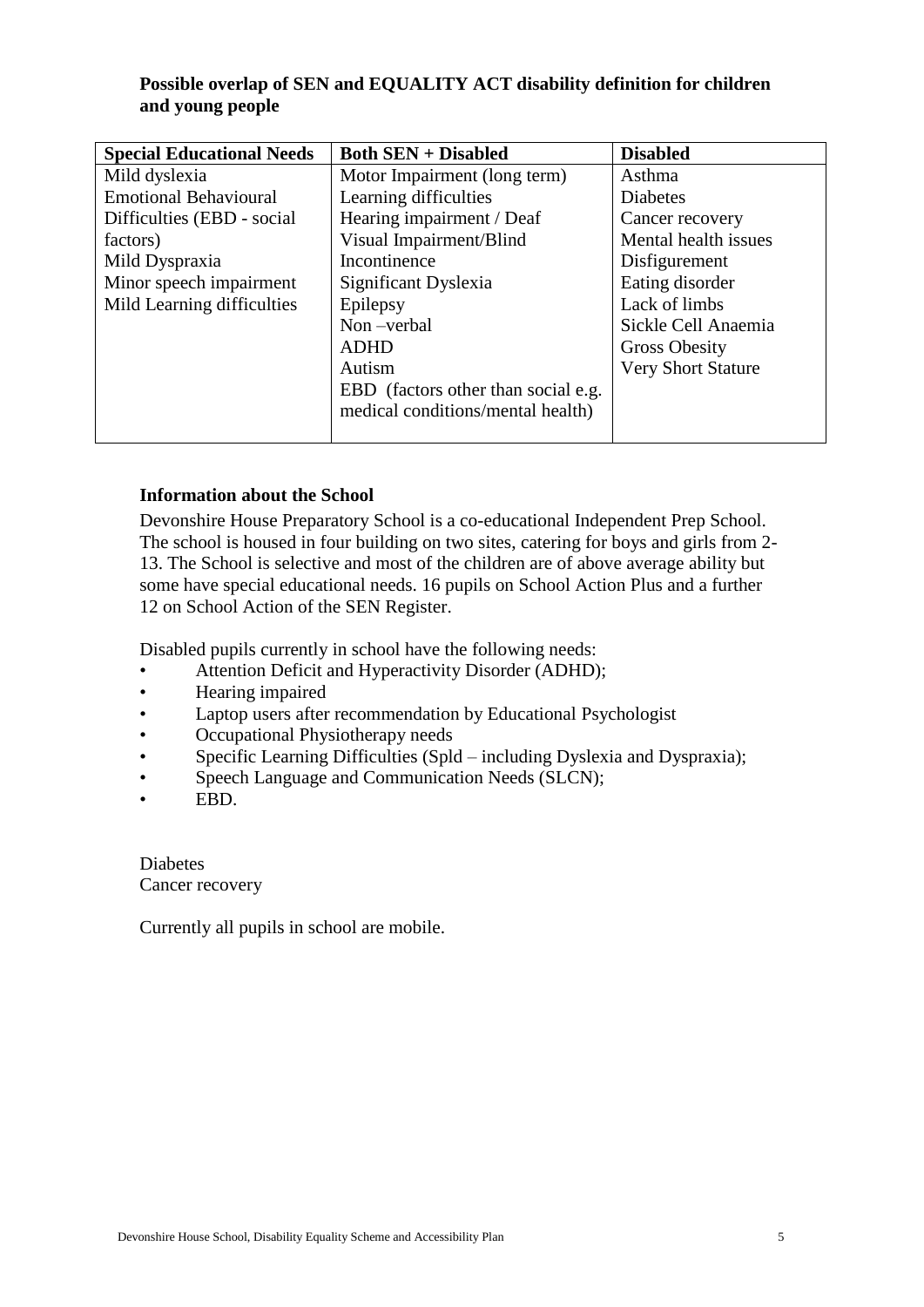#### <span id="page-5-0"></span>**The school's strengths and weaknesses in working with disabled pupils**

All staff have experience of working with a wide range of disabled pupils. Training is provided through a cycle of staff INSET to raise awareness of needs and also of strategies for effective classroom practice in meeting needs.

Every teacher contributes to the development of IEPs. These contain information on each pupil with special needs/disabilities and outline their strengths, difficulties and strategies for supporting them in the classroom. A support pack with advice from SENCo on strategies for dealing with children with IEPs is given to all staff. It also contains further information and guidance on a range of needs (ASD, ADHD, SpLD etc) and gives ideas of how best to support pupils with these needs. This information is updated annually and issued to staff at the beginning of the school year. In addition, updated information is issued to staff as appropriate, following Annual Reviews.

The Academic Deputy Head is the named teacher responsible for the access arrangements and is the coordinator for liaison with a range of Outside Agencies who offer advice, guidance and support in meeting the needs of the pupils we support. These agencies include:

- Learning Support;
- Speech and Language Therapy Service;
- Occupational Therapy / Physiotherapy Service;

For Early Years the Deputy Head Early Years and for Junior School pupils the Junior School Deputy Head organises the day to day contact with the agencies. The Headmistress will liaise with staff from other schools where children with additional needs transfer to us and ensures close liaison with parents and staff to ensure that all relevant information is passed on and any appropriate adjustments and preparations can be made for the pupil.

All disabled pupils follow a full and balanced curriculum, appropriately differentiated according to their needs and are encouraged to take a full and active part in school life, including extra-curricular activities and off-site visits. Disability awareness is actively encouraged through PSHEE and Assemblies.

*Subject Coordinators have an effective bank of resources to ensure that all work is appropriately differentiated and accessible to all pupils. However, further work is planned in this area through training and INSET.* 

The physical layout of the school presents some difficulties for non-mobile pupils. In particular it may not be possible for them to access the first or second floors in the main building, but where necessary, the timetable can be adjusted to provide a ground floor room. Portable ramps to allow wheel chair access as required are available. There are also disabled toilet facilities at No 2 Arkwright Road.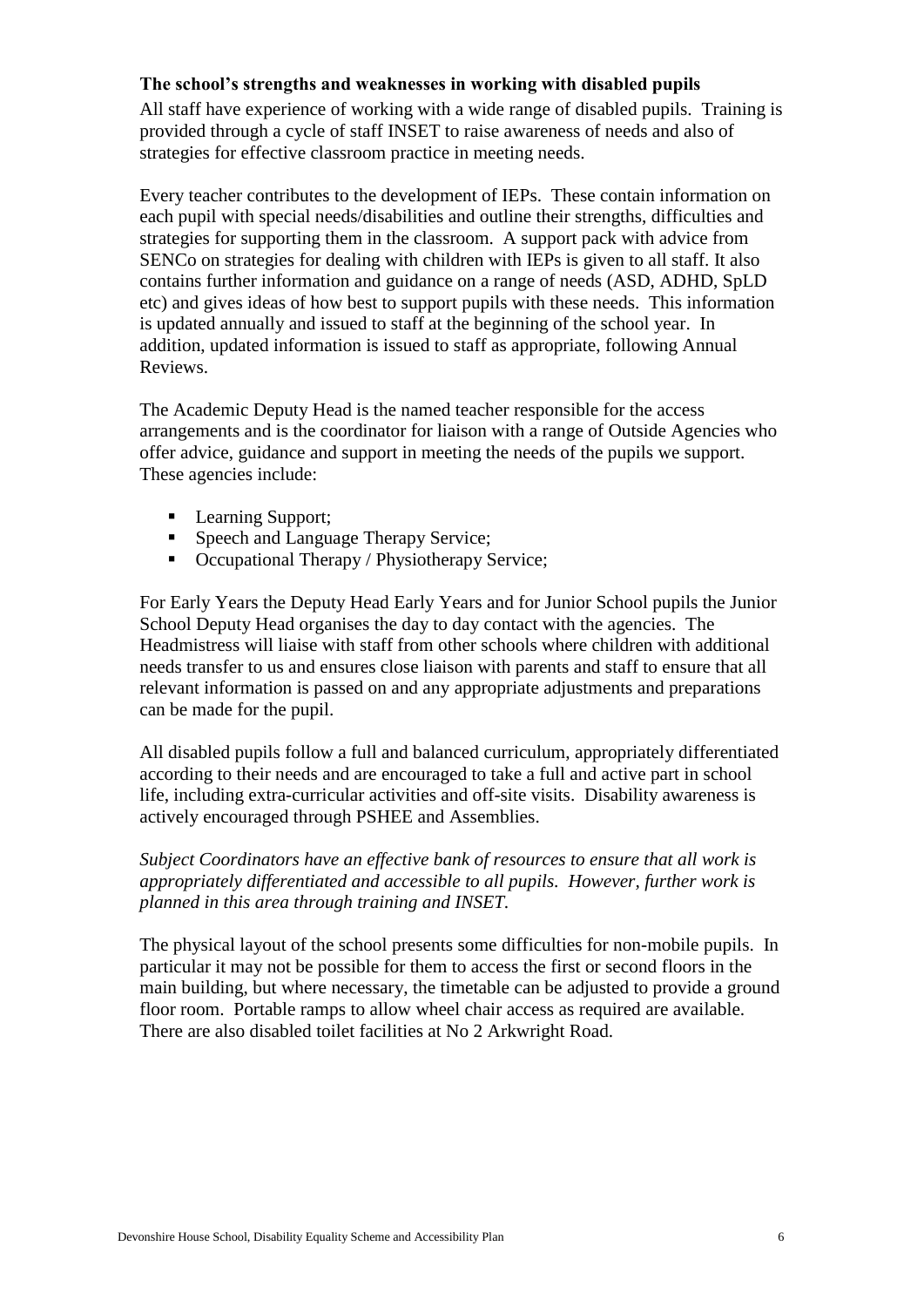# **DEVONSHIRE HOUSE PREPARATORY SCHOOL**

#### **Accessibility Plan 2018-2021**

# **Strand 1: Improving the provision of information and the experience of disabled pupils and their parents when joining the School**

<span id="page-6-1"></span><span id="page-6-0"></span>

| <b>Task</b>                                           | <b>Actions</b>                               | <b>Responsible</b> | <b>Timescale and</b><br>cost | <b>Monitoring</b> | <b>Outcomes</b>                                                |
|-------------------------------------------------------|----------------------------------------------|--------------------|------------------------------|-------------------|----------------------------------------------------------------|
| Clear information obtained                            | Updated information                          | <b>HR</b>          | Sept 2018                    | <b>SP</b>         | More detailed information from                                 |
| from parents                                          | gathering form in place                      |                    | onwards                      |                   | first contact                                                  |
|                                                       |                                              |                    |                              |                   | We have changed wording of<br>all our paperwork to ensure full |
|                                                       |                                              |                    | Time                         |                   | information                                                    |
| Monitoring of current use of<br>IEP's and Educational | Review efficacy of database                  | <b>EOM</b> and     | Review Sept 2018             | $\rm{J}\rm{F}$    | Clearer spread of information                                  |
| Psychologist reports                                  | and systems for<br>disseminating information | DD, SP             | Time                         |                   | on Physical, Learning and other<br><b>Special Needs</b>        |
|                                                       |                                              |                    |                              |                   | We have created a new SEND                                     |
|                                                       |                                              |                    |                              |                   | group to support parents and                                   |
|                                                       |                                              |                    |                              |                   | provide more information                                       |
|                                                       |                                              |                    |                              |                   | Termly meetings inform and<br>build networks                   |
| Information on new students                           | Information passed to                        | <b>HR</b>          | Ongoing                      | <b>SP</b>         | Improved information for key                                   |
| passed to School Nurse,                               | relevant member of Senior                    |                    |                              |                   | staff                                                          |
| Deputy Heads as necessary                             | management or Welfare<br>staff               |                    |                              |                   |                                                                |
| Regular meetings between                              | Set up and minute meetings,                  | PH, LR, TD         | Ongoing                      | JF                | Improved information for key                                   |
| parents of children with                              | distribute minutes to key                    | and JF             |                              |                   | staff and from and subject staff,                              |
| disabilities and key staff held                       | staff including form and<br>subject teachers |                    |                              |                   | allay parental concerns                                        |
|                                                       |                                              |                    |                              |                   | Support group providing                                        |
|                                                       |                                              |                    |                              |                   | further access to and support                                  |
|                                                       |                                              |                    |                              |                   | from                                                           |
| Plans for individual children                         | Disability IEPs in place for                 | DD, and JF         | Ongoing                      | <b>SP</b>         | Improved introduction to                                       |
| drawn up including special<br>programme for first day | relevant pupils                              |                    |                              |                   | School for pupils. More<br>parental involvement                |
|                                                       |                                              |                    |                              |                   |                                                                |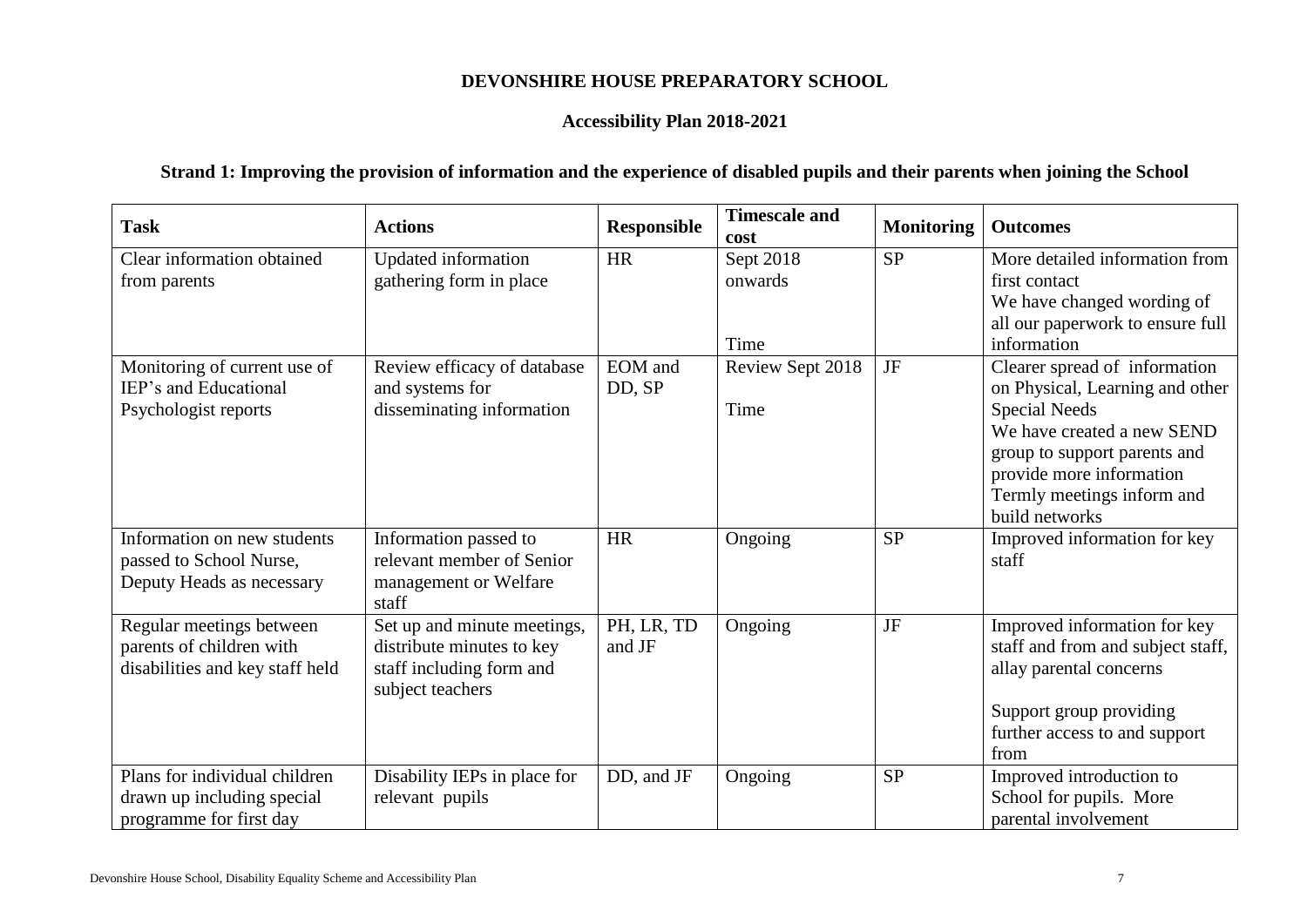# **Strand 2: Increasing the extent to which disabled pupils can participate in the school curriculum**

<span id="page-7-0"></span>

| <b>Task</b>                                                                                                                                               | <b>Actions</b>                                    | <b>Responsible</b> | <b>Timescale</b>                     | <b>Monitoring</b>       | <b>Outcomes</b>                                                                                                                                                                    |
|-----------------------------------------------------------------------------------------------------------------------------------------------------------|---------------------------------------------------|--------------------|--------------------------------------|-------------------------|------------------------------------------------------------------------------------------------------------------------------------------------------------------------------------|
| Updated staff training on<br>differentiation and Special<br><b>Educational</b> needs                                                                      | <b>INSET</b> organised                            | JF                 | January 2018<br>And ongoing<br>£300  | <b>SP</b>               | Sept 2018 training to be<br>provided for ADHD and<br>Autism<br>Further inset needed for ASD<br>and health issues support<br>Staff identified and trained in<br>all three buildings |
| Dyslexia friendly mind<br>mapping software purchased<br>and implemented across the<br>curriculum                                                          | Staff training to take place<br>and then evaluate | DD, SP             | Sept 2018 onwards<br>£250            | <b>SP</b>               | Better provision for all pupils<br>and specifically those with<br>kinaesthetic learning patterns                                                                                   |
| A phased review of policies to<br>include disability access<br>Focus on mathematics support<br>2020-2021<br>PE and Games Summer 2021<br>English 2021-2022 | HoD's and SLT                                     | <b>SP</b>          | By Spring 2022                       | <b>SP</b>               | Improved disability access to<br>the curriculum and greater<br>support of pupils<br>Improved mathematics results<br>and more confidence<br>English from Sept 2019                  |
| Improve initial evaluation of<br>individual children's needs by<br>monitoring of GL Assessment                                                            | Termly meetings to assess<br>and follow up        |                    | Ongoing                              | SP, LR, TE<br>+SEN team | Improved evaluation and faster<br>referral where appropriate                                                                                                                       |
| system<br>Provision of information to<br>disabled pupils reviewed and<br>improved so that is equally                                                      | Review, broaden range                             |                    | Allocation of funds<br>up to $£1000$ |                         | GL providing better<br>information – fuller follow up<br>needed                                                                                                                    |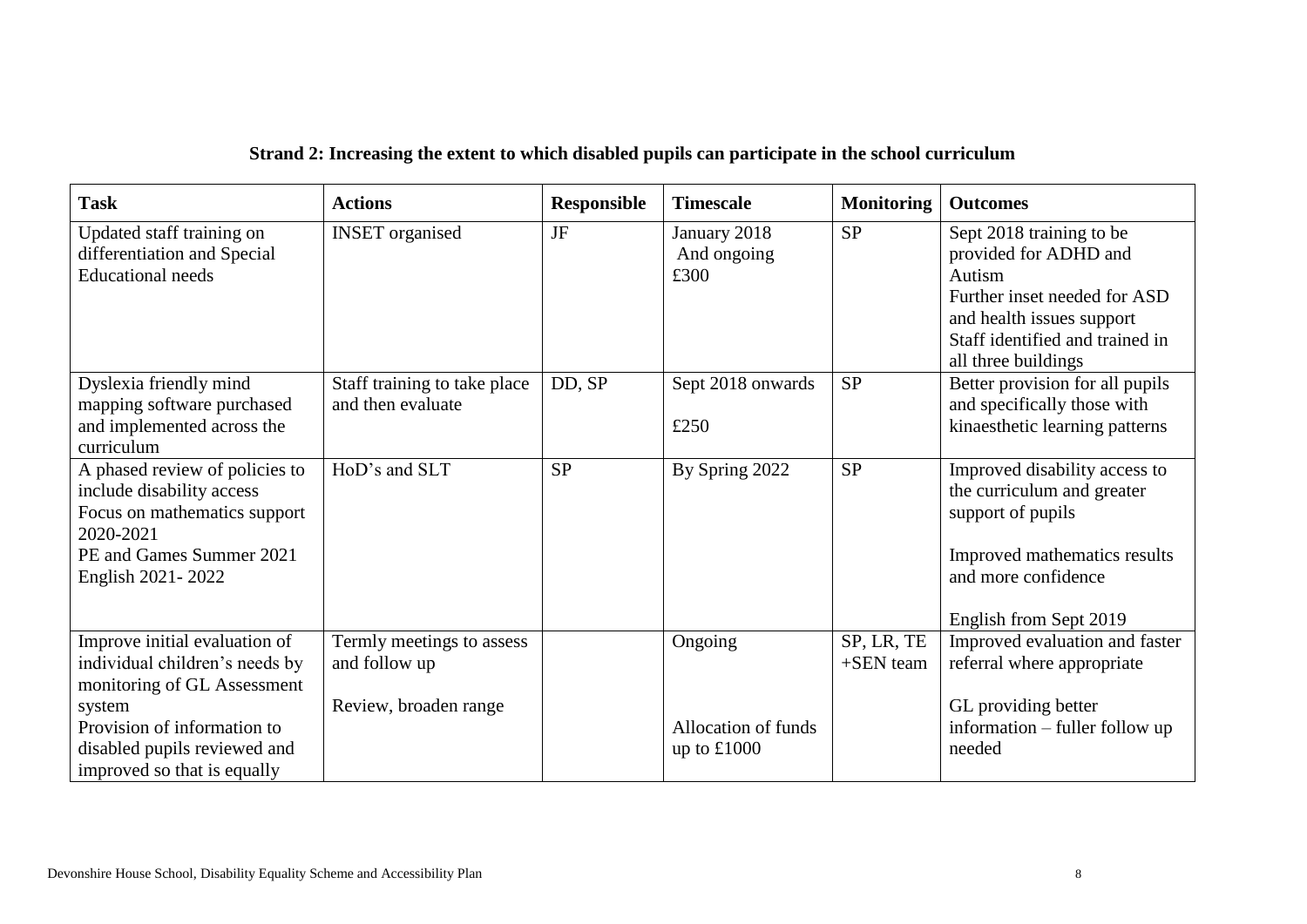| accessible to both disabled and<br>not disabled                                                                 |                                                                                                                                  |        |                                                                           |           |                                                                                                                       |
|-----------------------------------------------------------------------------------------------------------------|----------------------------------------------------------------------------------------------------------------------------------|--------|---------------------------------------------------------------------------|-----------|-----------------------------------------------------------------------------------------------------------------------|
| Improve information to all<br>teaching staff of individual<br>children's needs                                  | Summative assessment<br>discussed at whole school<br>meetings and disseminated<br>for implementation in<br>teacher planning      |        | Termly meeting<br>with defined topic<br>focus                             | <b>SP</b> | Improved awareness of<br>individual children's needs<br>April 2018 – autism awareness<br>Spring 2019—diabetes support |
| To review the range of learning<br>resources that are accessible for<br>students with different<br>disabilities | Heads of department to<br>conduct a review and<br>identify areas of need                                                         | HoD's  | Inset Jan 21 to<br>focus on maths<br>support<br>Allocated £2000<br>budget | JF        | Improved provision for<br>individual children                                                                         |
| Improve access and range of<br>extra curricular provision for<br>those with disabilities                        | Audit the take up of<br>activities by those with<br>disabilities and discuss if<br>this can be improved.<br>Discuss with parents | JF, LR | Sept 2020                                                                 | <b>SP</b> | Increased number of children<br>benefitting for extra curricular<br>activities.                                       |